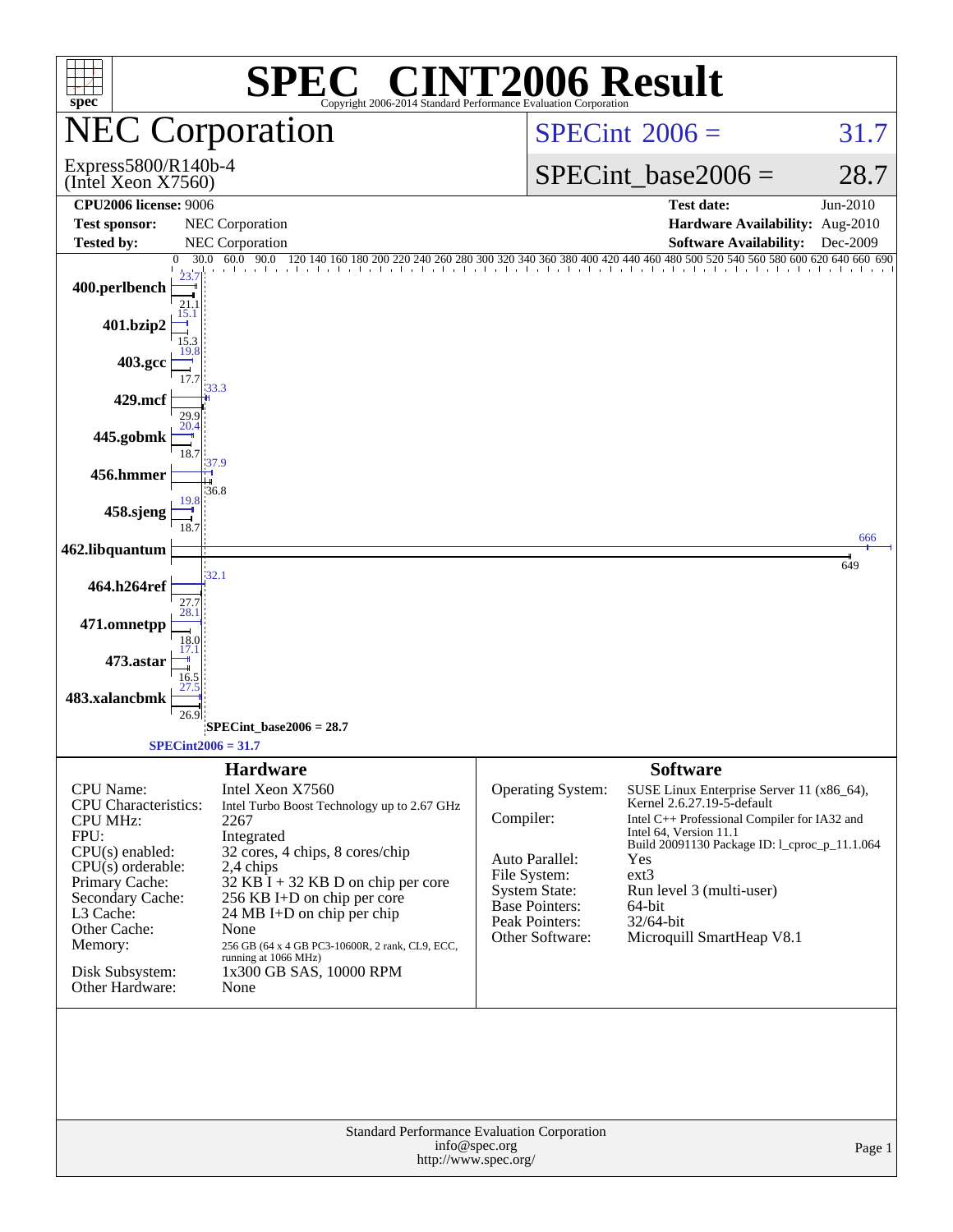

# NEC Corporation

(Intel Xeon X7560) Express5800/R140b-4  $SPECint2006 = 31.7$  $SPECint2006 = 31.7$ 

# SPECint base2006 =  $28.7$

**[CPU2006 license:](http://www.spec.org/auto/cpu2006/Docs/result-fields.html#CPU2006license)** 9006 **[Test date:](http://www.spec.org/auto/cpu2006/Docs/result-fields.html#Testdate)** Jun-2010

**[Test sponsor:](http://www.spec.org/auto/cpu2006/Docs/result-fields.html#Testsponsor)** NEC Corporation **[Hardware Availability:](http://www.spec.org/auto/cpu2006/Docs/result-fields.html#HardwareAvailability)** Aug-2010 **[Tested by:](http://www.spec.org/auto/cpu2006/Docs/result-fields.html#Testedby)** NEC Corporation **[Software Availability:](http://www.spec.org/auto/cpu2006/Docs/result-fields.html#SoftwareAvailability)** Dec-2009

#### **[Results Table](http://www.spec.org/auto/cpu2006/Docs/result-fields.html#ResultsTable)**

|                    | <b>Base</b>                                                                                              |       |                |       |                |       |                | <b>Peak</b>  |                |              |                |              |  |
|--------------------|----------------------------------------------------------------------------------------------------------|-------|----------------|-------|----------------|-------|----------------|--------------|----------------|--------------|----------------|--------------|--|
| <b>Benchmark</b>   | <b>Seconds</b>                                                                                           | Ratio | <b>Seconds</b> | Ratio | <b>Seconds</b> | Ratio | <b>Seconds</b> | <b>Ratio</b> | <b>Seconds</b> | <b>Ratio</b> | <b>Seconds</b> | <b>Ratio</b> |  |
| $400.$ perlbench   | 460                                                                                                      | 21.2  | 462            | 21.1  | 484            | 20.2  | 406            | 24.0         | 412            | 23.7         | 439            | 22.3         |  |
| 401.bzip2          | 636                                                                                                      | 15.2  | 624            | 15.5  | <u>631</u>     | 15.3  | 640            | 15.1         | 684            | 14.1         | 640            | <u>15.1</u>  |  |
| $403.\mathrm{gcc}$ | 454                                                                                                      | 17.7  | 455            | 17.7  | 456            | 17.7  | 407            | 19.8         | 398            | 20.2         | 406            | <u>19.8</u>  |  |
| $429$ .mcf         | 306                                                                                                      | 29.8  | 304            | 30.0  | 305            | 29.9  | 277            | 32.9         | 258            | 35.4         | 274            | 33.3         |  |
| $445$ .gobmk       | 560                                                                                                      | 18.7  | 560            | 18.7  | 562            | 18.7  | 543            | 19.3         | 497            | 21.1         | 513            | 20.4         |  |
| 456.hmmer          | 293                                                                                                      | 31.9  | 246            | 37.9  | 253            | 36.8  | 247            | 37.8         | 240            | 38.8         | 246            | 37.9         |  |
| $458$ .sjeng       | 647                                                                                                      | 18.7  | 630            | 19.2  | 649            | 18.6  | 612            | <b>19.8</b>  | 618            | 19.6         | 593            | 20.4         |  |
| 462.libquantum     | 31.9                                                                                                     | 650   | 32.0           | 648   | 31.9           | 649   | 30.1           | 688          | 31.1           | 665          | 31.1           | 666          |  |
| 464.h264ref        | 799                                                                                                      | 27.7  | 795            | 27.8  | 798            | 27.7  | 688            | <u>32.1</u>  | 697            | 31.8         | 688            | 32.2         |  |
| 471.omnetpp        | 347                                                                                                      | 18.0  | 350            | 17.9  | 347            | 18.0  | 222            | 28.1         | 225            | 27.8         | 220            | 28.3         |  |
| $473$ . astar      | 426                                                                                                      | 16.5  | 449            | 15.6  | 426            | 16.5  | 410            | 17.1         | 449            | 15.6         | 409            | 17.2         |  |
| 483.xalancbmk      | 257                                                                                                      | 26.9  | 263            | 26.2  | 252            | 27.4  | 251            | 27.5         | 263            | 26.2         | 248            | 27.8         |  |
|                    | Results appear in the order in which they were run. Bold underlined text indicates a median measurement. |       |                |       |                |       |                |              |                |              |                |              |  |

#### **[Operating System Notes](http://www.spec.org/auto/cpu2006/Docs/result-fields.html#OperatingSystemNotes)**

'ulimit -s unlimited' was used to set the stacksize to unlimited prior to run

#### **[Platform Notes](http://www.spec.org/auto/cpu2006/Docs/result-fields.html#PlatformNotes)**

 BIOS setting: Performance/Watt: Traditional Hyper-Threading Technology: Disabled

#### **[General Notes](http://www.spec.org/auto/cpu2006/Docs/result-fields.html#GeneralNotes)**

 OMP\_NUM\_THREADS set to number of cores KMP\_AFFINITY set to granularity=fine,scatter

## **[Base Compiler Invocation](http://www.spec.org/auto/cpu2006/Docs/result-fields.html#BaseCompilerInvocation)**

[C benchmarks](http://www.spec.org/auto/cpu2006/Docs/result-fields.html#Cbenchmarks): [icc -m64](http://www.spec.org/cpu2006/results/res2010q3/cpu2006-20100727-12631.flags.html#user_CCbase_intel_icc_64bit_f346026e86af2a669e726fe758c88044)

[C++ benchmarks:](http://www.spec.org/auto/cpu2006/Docs/result-fields.html#CXXbenchmarks) [icpc -m64](http://www.spec.org/cpu2006/results/res2010q3/cpu2006-20100727-12631.flags.html#user_CXXbase_intel_icpc_64bit_fc66a5337ce925472a5c54ad6a0de310)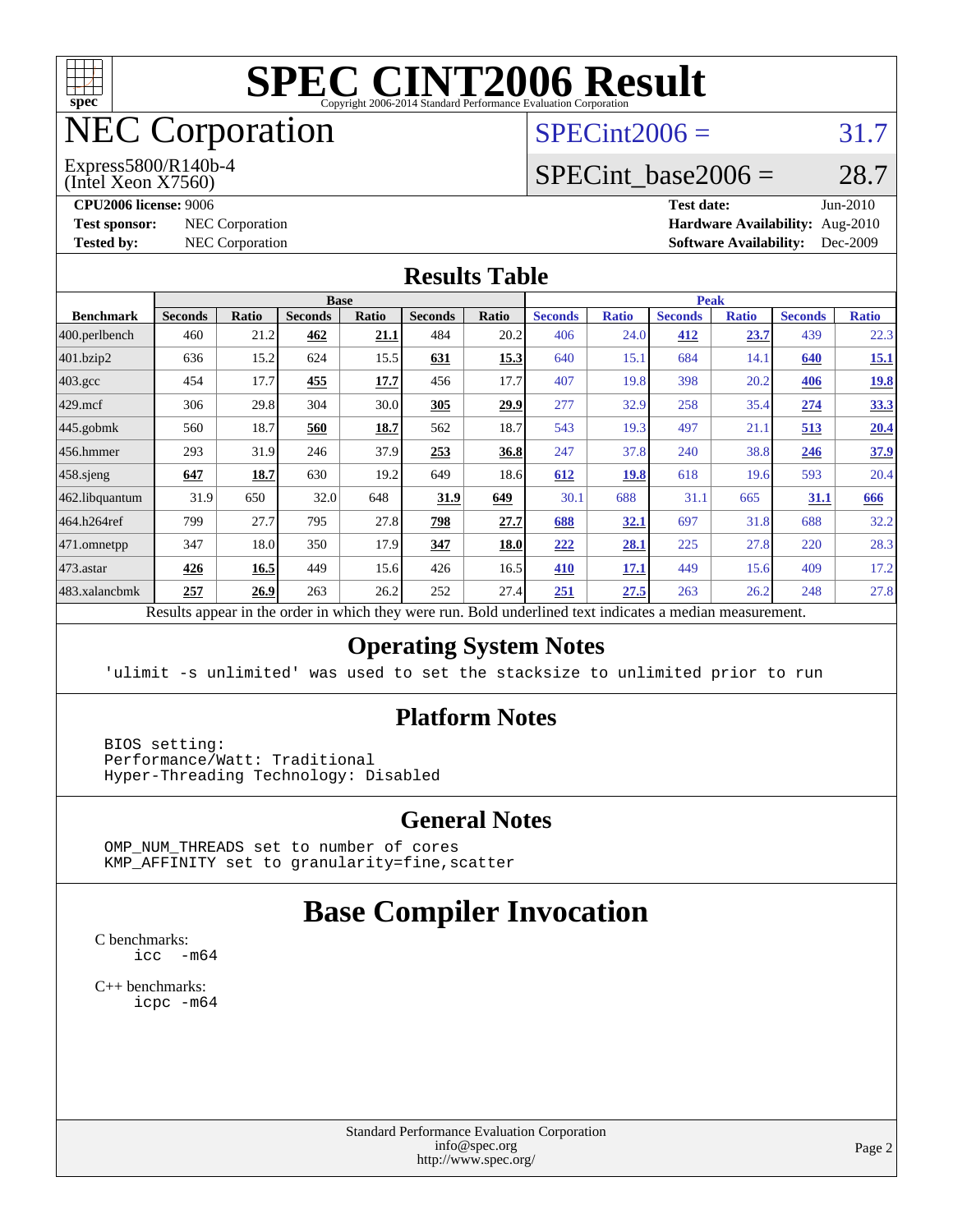

NEC Corporation

(Intel Xeon X7560) Express5800/R140b-4  $SPECint2006 = 31.7$  $SPECint2006 = 31.7$ 

SPECint base2006 =  $28.7$ 

| <b>Test sponsor:</b> | NEC Corporation |
|----------------------|-----------------|
| Tested by:           | NEC Corporation |

**[CPU2006 license:](http://www.spec.org/auto/cpu2006/Docs/result-fields.html#CPU2006license)** 9006 **[Test date:](http://www.spec.org/auto/cpu2006/Docs/result-fields.html#Testdate)** Jun-2010 **[Hardware Availability:](http://www.spec.org/auto/cpu2006/Docs/result-fields.html#HardwareAvailability)** Aug-2010 **[Software Availability:](http://www.spec.org/auto/cpu2006/Docs/result-fields.html#SoftwareAvailability)** Dec-2009

### **[Base Portability Flags](http://www.spec.org/auto/cpu2006/Docs/result-fields.html#BasePortabilityFlags)**

 400.perlbench: [-DSPEC\\_CPU\\_LP64](http://www.spec.org/cpu2006/results/res2010q3/cpu2006-20100727-12631.flags.html#b400.perlbench_basePORTABILITY_DSPEC_CPU_LP64) [-DSPEC\\_CPU\\_LINUX\\_X64](http://www.spec.org/cpu2006/results/res2010q3/cpu2006-20100727-12631.flags.html#b400.perlbench_baseCPORTABILITY_DSPEC_CPU_LINUX_X64) 401.bzip2: [-DSPEC\\_CPU\\_LP64](http://www.spec.org/cpu2006/results/res2010q3/cpu2006-20100727-12631.flags.html#suite_basePORTABILITY401_bzip2_DSPEC_CPU_LP64) 403.gcc: [-DSPEC\\_CPU\\_LP64](http://www.spec.org/cpu2006/results/res2010q3/cpu2006-20100727-12631.flags.html#suite_basePORTABILITY403_gcc_DSPEC_CPU_LP64) 429.mcf: [-DSPEC\\_CPU\\_LP64](http://www.spec.org/cpu2006/results/res2010q3/cpu2006-20100727-12631.flags.html#suite_basePORTABILITY429_mcf_DSPEC_CPU_LP64) 445.gobmk: [-DSPEC\\_CPU\\_LP64](http://www.spec.org/cpu2006/results/res2010q3/cpu2006-20100727-12631.flags.html#suite_basePORTABILITY445_gobmk_DSPEC_CPU_LP64) 456.hmmer: [-DSPEC\\_CPU\\_LP64](http://www.spec.org/cpu2006/results/res2010q3/cpu2006-20100727-12631.flags.html#suite_basePORTABILITY456_hmmer_DSPEC_CPU_LP64) 458.sjeng: [-DSPEC\\_CPU\\_LP64](http://www.spec.org/cpu2006/results/res2010q3/cpu2006-20100727-12631.flags.html#suite_basePORTABILITY458_sjeng_DSPEC_CPU_LP64) 462.libquantum: [-DSPEC\\_CPU\\_LP64](http://www.spec.org/cpu2006/results/res2010q3/cpu2006-20100727-12631.flags.html#suite_basePORTABILITY462_libquantum_DSPEC_CPU_LP64) [-DSPEC\\_CPU\\_LINUX](http://www.spec.org/cpu2006/results/res2010q3/cpu2006-20100727-12631.flags.html#b462.libquantum_baseCPORTABILITY_DSPEC_CPU_LINUX) 464.h264ref: [-DSPEC\\_CPU\\_LP64](http://www.spec.org/cpu2006/results/res2010q3/cpu2006-20100727-12631.flags.html#suite_basePORTABILITY464_h264ref_DSPEC_CPU_LP64) 471.omnetpp: [-DSPEC\\_CPU\\_LP64](http://www.spec.org/cpu2006/results/res2010q3/cpu2006-20100727-12631.flags.html#suite_basePORTABILITY471_omnetpp_DSPEC_CPU_LP64) 473.astar: [-DSPEC\\_CPU\\_LP64](http://www.spec.org/cpu2006/results/res2010q3/cpu2006-20100727-12631.flags.html#suite_basePORTABILITY473_astar_DSPEC_CPU_LP64) 483.xalancbmk: [-DSPEC\\_CPU\\_LP64](http://www.spec.org/cpu2006/results/res2010q3/cpu2006-20100727-12631.flags.html#suite_basePORTABILITY483_xalancbmk_DSPEC_CPU_LP64) [-DSPEC\\_CPU\\_LINUX](http://www.spec.org/cpu2006/results/res2010q3/cpu2006-20100727-12631.flags.html#b483.xalancbmk_baseCXXPORTABILITY_DSPEC_CPU_LINUX)

### **[Base Optimization Flags](http://www.spec.org/auto/cpu2006/Docs/result-fields.html#BaseOptimizationFlags)**

[C benchmarks](http://www.spec.org/auto/cpu2006/Docs/result-fields.html#Cbenchmarks):

[-xSSE4.2](http://www.spec.org/cpu2006/results/res2010q3/cpu2006-20100727-12631.flags.html#user_CCbase_f-xSSE42_f91528193cf0b216347adb8b939d4107) [-ipo](http://www.spec.org/cpu2006/results/res2010q3/cpu2006-20100727-12631.flags.html#user_CCbase_f-ipo) [-O3](http://www.spec.org/cpu2006/results/res2010q3/cpu2006-20100727-12631.flags.html#user_CCbase_f-O3) [-no-prec-div](http://www.spec.org/cpu2006/results/res2010q3/cpu2006-20100727-12631.flags.html#user_CCbase_f-no-prec-div) [-static](http://www.spec.org/cpu2006/results/res2010q3/cpu2006-20100727-12631.flags.html#user_CCbase_f-static) [-parallel](http://www.spec.org/cpu2006/results/res2010q3/cpu2006-20100727-12631.flags.html#user_CCbase_f-parallel) [-opt-prefetch](http://www.spec.org/cpu2006/results/res2010q3/cpu2006-20100727-12631.flags.html#user_CCbase_f-opt-prefetch)

[C++ benchmarks:](http://www.spec.org/auto/cpu2006/Docs/result-fields.html#CXXbenchmarks)

[-xSSE4.2](http://www.spec.org/cpu2006/results/res2010q3/cpu2006-20100727-12631.flags.html#user_CXXbase_f-xSSE42_f91528193cf0b216347adb8b939d4107) [-ipo](http://www.spec.org/cpu2006/results/res2010q3/cpu2006-20100727-12631.flags.html#user_CXXbase_f-ipo) [-O3](http://www.spec.org/cpu2006/results/res2010q3/cpu2006-20100727-12631.flags.html#user_CXXbase_f-O3) [-no-prec-div](http://www.spec.org/cpu2006/results/res2010q3/cpu2006-20100727-12631.flags.html#user_CXXbase_f-no-prec-div) [-opt-prefetch](http://www.spec.org/cpu2006/results/res2010q3/cpu2006-20100727-12631.flags.html#user_CXXbase_f-opt-prefetch) [-Wl,-z,muldefs](http://www.spec.org/cpu2006/results/res2010q3/cpu2006-20100727-12631.flags.html#user_CXXbase_link_force_multiple1_74079c344b956b9658436fd1b6dd3a8a) [-L/opt/SmartHeap\\_8.1/lib64 -lsmartheap64](http://www.spec.org/cpu2006/results/res2010q3/cpu2006-20100727-12631.flags.html#user_CXXbase_SmartHeap64_7ff9c3d8ca51c2767359d6aa2f519d77)

### **[Base Other Flags](http://www.spec.org/auto/cpu2006/Docs/result-fields.html#BaseOtherFlags)**

[C benchmarks](http://www.spec.org/auto/cpu2006/Docs/result-fields.html#Cbenchmarks):

403.gcc: [-Dalloca=\\_alloca](http://www.spec.org/cpu2006/results/res2010q3/cpu2006-20100727-12631.flags.html#b403.gcc_baseEXTRA_CFLAGS_Dalloca_be3056838c12de2578596ca5467af7f3)

# **[Peak Compiler Invocation](http://www.spec.org/auto/cpu2006/Docs/result-fields.html#PeakCompilerInvocation)**

[C benchmarks \(except as noted below\)](http://www.spec.org/auto/cpu2006/Docs/result-fields.html#Cbenchmarksexceptasnotedbelow):

[icc -m64](http://www.spec.org/cpu2006/results/res2010q3/cpu2006-20100727-12631.flags.html#user_CCpeak_intel_icc_64bit_f346026e86af2a669e726fe758c88044)

400.perlbench: [icc -m32](http://www.spec.org/cpu2006/results/res2010q3/cpu2006-20100727-12631.flags.html#user_peakCCLD400_perlbench_intel_icc_32bit_a6a621f8d50482236b970c6ac5f55f93)

429.mcf: [icc -m32](http://www.spec.org/cpu2006/results/res2010q3/cpu2006-20100727-12631.flags.html#user_peakCCLD429_mcf_intel_icc_32bit_a6a621f8d50482236b970c6ac5f55f93)

445.gobmk: [icc -m32](http://www.spec.org/cpu2006/results/res2010q3/cpu2006-20100727-12631.flags.html#user_peakCCLD445_gobmk_intel_icc_32bit_a6a621f8d50482236b970c6ac5f55f93)

464.h264ref: [icc -m32](http://www.spec.org/cpu2006/results/res2010q3/cpu2006-20100727-12631.flags.html#user_peakCCLD464_h264ref_intel_icc_32bit_a6a621f8d50482236b970c6ac5f55f93)

[C++ benchmarks \(except as noted below\):](http://www.spec.org/auto/cpu2006/Docs/result-fields.html#CXXbenchmarksexceptasnotedbelow) [icpc -m32](http://www.spec.org/cpu2006/results/res2010q3/cpu2006-20100727-12631.flags.html#user_CXXpeak_intel_icpc_32bit_4e5a5ef1a53fd332b3c49e69c3330699)

Continued on next page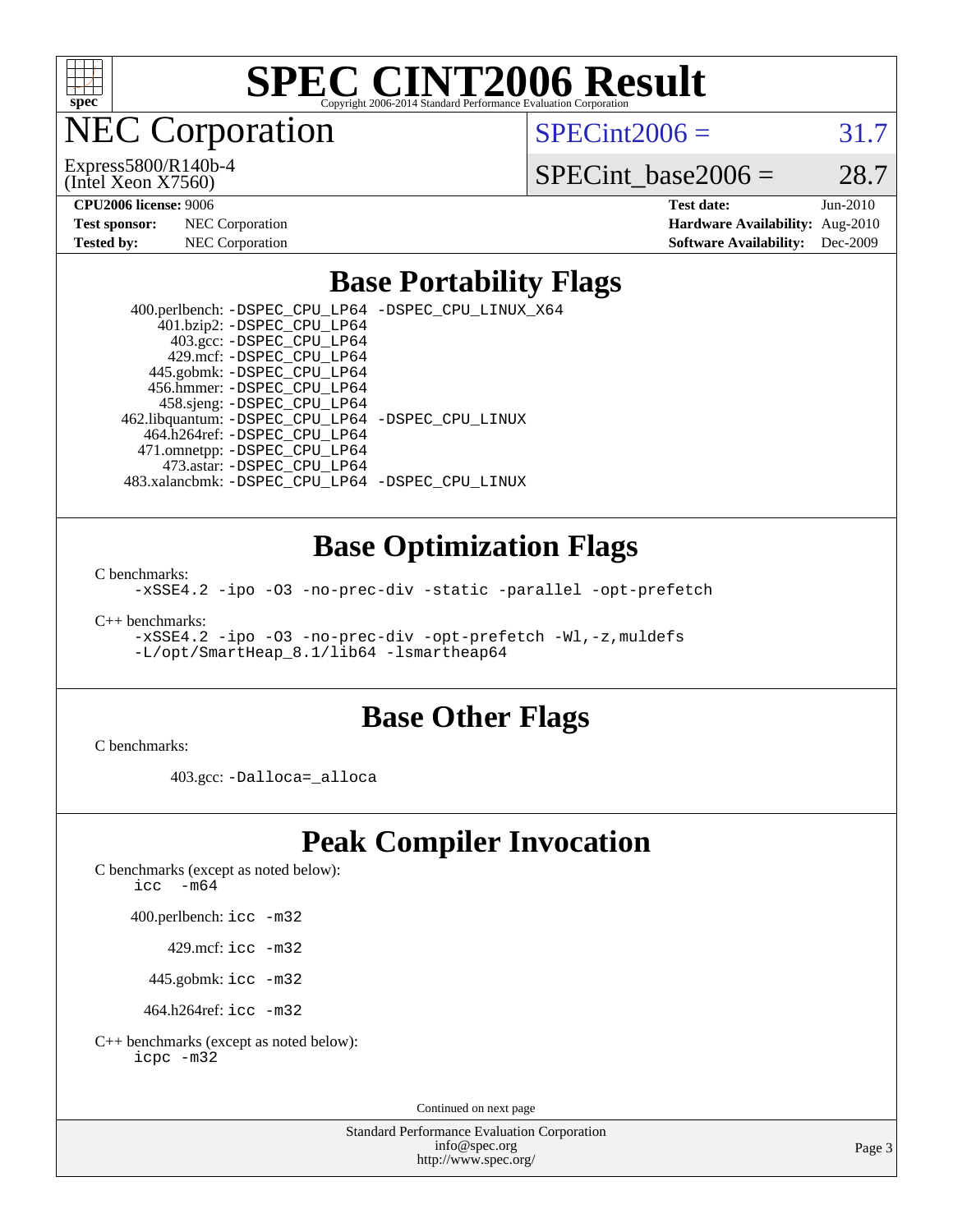

**EC Corporation** 

 $SPECint2006 = 31.7$  $SPECint2006 = 31.7$ 

(Intel Xeon X7560) Express5800/R140b-4 SPECint base2006 =  $28.7$ 

**[CPU2006 license:](http://www.spec.org/auto/cpu2006/Docs/result-fields.html#CPU2006license)** 9006 **[Test date:](http://www.spec.org/auto/cpu2006/Docs/result-fields.html#Testdate)** Jun-2010 **[Test sponsor:](http://www.spec.org/auto/cpu2006/Docs/result-fields.html#Testsponsor)** NEC Corporation **[Hardware Availability:](http://www.spec.org/auto/cpu2006/Docs/result-fields.html#HardwareAvailability)** Aug-2010 **[Tested by:](http://www.spec.org/auto/cpu2006/Docs/result-fields.html#Testedby)** NEC Corporation **[Software Availability:](http://www.spec.org/auto/cpu2006/Docs/result-fields.html#SoftwareAvailability)** Dec-2009

# **[Peak Compiler Invocation \(Continued\)](http://www.spec.org/auto/cpu2006/Docs/result-fields.html#PeakCompilerInvocation)**

473.astar: [icpc -m64](http://www.spec.org/cpu2006/results/res2010q3/cpu2006-20100727-12631.flags.html#user_peakCXXLD473_astar_intel_icpc_64bit_fc66a5337ce925472a5c54ad6a0de310)

## **[Peak Portability Flags](http://www.spec.org/auto/cpu2006/Docs/result-fields.html#PeakPortabilityFlags)**

 400.perlbench: [-DSPEC\\_CPU\\_LINUX\\_IA32](http://www.spec.org/cpu2006/results/res2010q3/cpu2006-20100727-12631.flags.html#b400.perlbench_peakCPORTABILITY_DSPEC_CPU_LINUX_IA32) 401.bzip2: [-DSPEC\\_CPU\\_LP64](http://www.spec.org/cpu2006/results/res2010q3/cpu2006-20100727-12631.flags.html#suite_peakPORTABILITY401_bzip2_DSPEC_CPU_LP64)

 403.gcc: [-DSPEC\\_CPU\\_LP64](http://www.spec.org/cpu2006/results/res2010q3/cpu2006-20100727-12631.flags.html#suite_peakPORTABILITY403_gcc_DSPEC_CPU_LP64) 456.hmmer: [-DSPEC\\_CPU\\_LP64](http://www.spec.org/cpu2006/results/res2010q3/cpu2006-20100727-12631.flags.html#suite_peakPORTABILITY456_hmmer_DSPEC_CPU_LP64) 458.sjeng: [-DSPEC\\_CPU\\_LP64](http://www.spec.org/cpu2006/results/res2010q3/cpu2006-20100727-12631.flags.html#suite_peakPORTABILITY458_sjeng_DSPEC_CPU_LP64) 462.libquantum: [-DSPEC\\_CPU\\_LP64](http://www.spec.org/cpu2006/results/res2010q3/cpu2006-20100727-12631.flags.html#suite_peakPORTABILITY462_libquantum_DSPEC_CPU_LP64) [-DSPEC\\_CPU\\_LINUX](http://www.spec.org/cpu2006/results/res2010q3/cpu2006-20100727-12631.flags.html#b462.libquantum_peakCPORTABILITY_DSPEC_CPU_LINUX) 473.astar: [-DSPEC\\_CPU\\_LP64](http://www.spec.org/cpu2006/results/res2010q3/cpu2006-20100727-12631.flags.html#suite_peakPORTABILITY473_astar_DSPEC_CPU_LP64) 483.xalancbmk: [-DSPEC\\_CPU\\_LINUX](http://www.spec.org/cpu2006/results/res2010q3/cpu2006-20100727-12631.flags.html#b483.xalancbmk_peakCXXPORTABILITY_DSPEC_CPU_LINUX)

# **[Peak Optimization Flags](http://www.spec.org/auto/cpu2006/Docs/result-fields.html#PeakOptimizationFlags)**

[C benchmarks](http://www.spec.org/auto/cpu2006/Docs/result-fields.html#Cbenchmarks):

 400.perlbench: [-xSSE4.2](http://www.spec.org/cpu2006/results/res2010q3/cpu2006-20100727-12631.flags.html#user_peakPASS2_CFLAGSPASS2_LDCFLAGS400_perlbench_f-xSSE42_f91528193cf0b216347adb8b939d4107)(pass 2) [-prof-gen](http://www.spec.org/cpu2006/results/res2010q3/cpu2006-20100727-12631.flags.html#user_peakPASS1_CFLAGSPASS1_LDCFLAGS400_perlbench_prof_gen_e43856698f6ca7b7e442dfd80e94a8fc)(pass 1) [-ipo](http://www.spec.org/cpu2006/results/res2010q3/cpu2006-20100727-12631.flags.html#user_peakPASS2_CFLAGSPASS2_LDCFLAGS400_perlbench_f-ipo)(pass 2) [-O3](http://www.spec.org/cpu2006/results/res2010q3/cpu2006-20100727-12631.flags.html#user_peakPASS2_CFLAGSPASS2_LDCFLAGS400_perlbench_f-O3)(pass 2) [-no-prec-div](http://www.spec.org/cpu2006/results/res2010q3/cpu2006-20100727-12631.flags.html#user_peakPASS2_CFLAGSPASS2_LDCFLAGS400_perlbench_f-no-prec-div)(pass 2) [-static](http://www.spec.org/cpu2006/results/res2010q3/cpu2006-20100727-12631.flags.html#user_peakPASS2_CFLAGSPASS2_LDCFLAGS400_perlbench_f-static)(pass 2) [-prof-use](http://www.spec.org/cpu2006/results/res2010q3/cpu2006-20100727-12631.flags.html#user_peakPASS2_CFLAGSPASS2_LDCFLAGS400_perlbench_prof_use_bccf7792157ff70d64e32fe3e1250b55)(pass 2) [-ansi-alias](http://www.spec.org/cpu2006/results/res2010q3/cpu2006-20100727-12631.flags.html#user_peakCOPTIMIZE400_perlbench_f-ansi-alias) [-opt-prefetch](http://www.spec.org/cpu2006/results/res2010q3/cpu2006-20100727-12631.flags.html#user_peakCOPTIMIZE400_perlbench_f-opt-prefetch) 401.bzip2: [-xSSE4.2](http://www.spec.org/cpu2006/results/res2010q3/cpu2006-20100727-12631.flags.html#user_peakPASS2_CFLAGSPASS2_LDCFLAGS401_bzip2_f-xSSE42_f91528193cf0b216347adb8b939d4107)(pass 2) [-prof-gen](http://www.spec.org/cpu2006/results/res2010q3/cpu2006-20100727-12631.flags.html#user_peakPASS1_CFLAGSPASS1_LDCFLAGS401_bzip2_prof_gen_e43856698f6ca7b7e442dfd80e94a8fc)(pass 1) [-ipo](http://www.spec.org/cpu2006/results/res2010q3/cpu2006-20100727-12631.flags.html#user_peakPASS2_CFLAGSPASS2_LDCFLAGS401_bzip2_f-ipo)(pass 2) [-O3](http://www.spec.org/cpu2006/results/res2010q3/cpu2006-20100727-12631.flags.html#user_peakPASS2_CFLAGSPASS2_LDCFLAGS401_bzip2_f-O3)(pass 2) [-no-prec-div](http://www.spec.org/cpu2006/results/res2010q3/cpu2006-20100727-12631.flags.html#user_peakCOPTIMIZEPASS2_CFLAGSPASS2_LDCFLAGS401_bzip2_f-no-prec-div) [-static](http://www.spec.org/cpu2006/results/res2010q3/cpu2006-20100727-12631.flags.html#user_peakPASS2_CFLAGSPASS2_LDCFLAGS401_bzip2_f-static)(pass 2) [-prof-use](http://www.spec.org/cpu2006/results/res2010q3/cpu2006-20100727-12631.flags.html#user_peakPASS2_CFLAGSPASS2_LDCFLAGS401_bzip2_prof_use_bccf7792157ff70d64e32fe3e1250b55)(pass 2) [-auto-ilp32](http://www.spec.org/cpu2006/results/res2010q3/cpu2006-20100727-12631.flags.html#user_peakCOPTIMIZE401_bzip2_f-auto-ilp32) [-opt-prefetch](http://www.spec.org/cpu2006/results/res2010q3/cpu2006-20100727-12631.flags.html#user_peakCOPTIMIZE401_bzip2_f-opt-prefetch) [-ansi-alias](http://www.spec.org/cpu2006/results/res2010q3/cpu2006-20100727-12631.flags.html#user_peakCOPTIMIZE401_bzip2_f-ansi-alias) 403.gcc: [-xSSE4.2](http://www.spec.org/cpu2006/results/res2010q3/cpu2006-20100727-12631.flags.html#user_peakCOPTIMIZE403_gcc_f-xSSE42_f91528193cf0b216347adb8b939d4107) [-ipo](http://www.spec.org/cpu2006/results/res2010q3/cpu2006-20100727-12631.flags.html#user_peakCOPTIMIZE403_gcc_f-ipo) [-O3](http://www.spec.org/cpu2006/results/res2010q3/cpu2006-20100727-12631.flags.html#user_peakCOPTIMIZE403_gcc_f-O3) [-no-prec-div](http://www.spec.org/cpu2006/results/res2010q3/cpu2006-20100727-12631.flags.html#user_peakCOPTIMIZE403_gcc_f-no-prec-div) [-static](http://www.spec.org/cpu2006/results/res2010q3/cpu2006-20100727-12631.flags.html#user_peakCOPTIMIZE403_gcc_f-static) [-inline-calloc](http://www.spec.org/cpu2006/results/res2010q3/cpu2006-20100727-12631.flags.html#user_peakCOPTIMIZE403_gcc_f-inline-calloc) [-opt-malloc-options=3](http://www.spec.org/cpu2006/results/res2010q3/cpu2006-20100727-12631.flags.html#user_peakCOPTIMIZE403_gcc_f-opt-malloc-options_13ab9b803cf986b4ee62f0a5998c2238) [-auto-ilp32](http://www.spec.org/cpu2006/results/res2010q3/cpu2006-20100727-12631.flags.html#user_peakCOPTIMIZE403_gcc_f-auto-ilp32) 429.mcf: [-xSSE4.2](http://www.spec.org/cpu2006/results/res2010q3/cpu2006-20100727-12631.flags.html#user_peakCOPTIMIZE429_mcf_f-xSSE42_f91528193cf0b216347adb8b939d4107) [-ipo](http://www.spec.org/cpu2006/results/res2010q3/cpu2006-20100727-12631.flags.html#user_peakCOPTIMIZE429_mcf_f-ipo) [-O3](http://www.spec.org/cpu2006/results/res2010q3/cpu2006-20100727-12631.flags.html#user_peakCOPTIMIZE429_mcf_f-O3) [-no-prec-div](http://www.spec.org/cpu2006/results/res2010q3/cpu2006-20100727-12631.flags.html#user_peakCOPTIMIZE429_mcf_f-no-prec-div) [-static](http://www.spec.org/cpu2006/results/res2010q3/cpu2006-20100727-12631.flags.html#user_peakCOPTIMIZE429_mcf_f-static) [-opt-prefetch](http://www.spec.org/cpu2006/results/res2010q3/cpu2006-20100727-12631.flags.html#user_peakCOPTIMIZE429_mcf_f-opt-prefetch) 445.gobmk: [-xSSE4.2](http://www.spec.org/cpu2006/results/res2010q3/cpu2006-20100727-12631.flags.html#user_peakPASS2_CFLAGSPASS2_LDCFLAGS445_gobmk_f-xSSE42_f91528193cf0b216347adb8b939d4107)(pass 2) [-prof-gen](http://www.spec.org/cpu2006/results/res2010q3/cpu2006-20100727-12631.flags.html#user_peakPASS1_CFLAGSPASS1_LDCFLAGS445_gobmk_prof_gen_e43856698f6ca7b7e442dfd80e94a8fc)(pass 1) [-prof-use](http://www.spec.org/cpu2006/results/res2010q3/cpu2006-20100727-12631.flags.html#user_peakPASS2_CFLAGSPASS2_LDCFLAGS445_gobmk_prof_use_bccf7792157ff70d64e32fe3e1250b55)(pass 2) [-O2](http://www.spec.org/cpu2006/results/res2010q3/cpu2006-20100727-12631.flags.html#user_peakCOPTIMIZE445_gobmk_f-O2) [-ipo](http://www.spec.org/cpu2006/results/res2010q3/cpu2006-20100727-12631.flags.html#user_peakCOPTIMIZE445_gobmk_f-ipo) [-no-prec-div](http://www.spec.org/cpu2006/results/res2010q3/cpu2006-20100727-12631.flags.html#user_peakCOPTIMIZE445_gobmk_f-no-prec-div) [-ansi-alias](http://www.spec.org/cpu2006/results/res2010q3/cpu2006-20100727-12631.flags.html#user_peakCOPTIMIZE445_gobmk_f-ansi-alias) 456.hmmer: [-xSSE4.2](http://www.spec.org/cpu2006/results/res2010q3/cpu2006-20100727-12631.flags.html#user_peakCOPTIMIZE456_hmmer_f-xSSE42_f91528193cf0b216347adb8b939d4107) [-ipo](http://www.spec.org/cpu2006/results/res2010q3/cpu2006-20100727-12631.flags.html#user_peakCOPTIMIZE456_hmmer_f-ipo) [-O3](http://www.spec.org/cpu2006/results/res2010q3/cpu2006-20100727-12631.flags.html#user_peakCOPTIMIZE456_hmmer_f-O3) [-no-prec-div](http://www.spec.org/cpu2006/results/res2010q3/cpu2006-20100727-12631.flags.html#user_peakCOPTIMIZE456_hmmer_f-no-prec-div) [-static](http://www.spec.org/cpu2006/results/res2010q3/cpu2006-20100727-12631.flags.html#user_peakCOPTIMIZE456_hmmer_f-static) [-unroll2](http://www.spec.org/cpu2006/results/res2010q3/cpu2006-20100727-12631.flags.html#user_peakCOPTIMIZE456_hmmer_f-unroll_784dae83bebfb236979b41d2422d7ec2) [-ansi-alias](http://www.spec.org/cpu2006/results/res2010q3/cpu2006-20100727-12631.flags.html#user_peakCOPTIMIZE456_hmmer_f-ansi-alias) [-auto-ilp32](http://www.spec.org/cpu2006/results/res2010q3/cpu2006-20100727-12631.flags.html#user_peakCOPTIMIZE456_hmmer_f-auto-ilp32) 458.sjeng: [-xSSE4.2](http://www.spec.org/cpu2006/results/res2010q3/cpu2006-20100727-12631.flags.html#user_peakPASS2_CFLAGSPASS2_LDCFLAGS458_sjeng_f-xSSE42_f91528193cf0b216347adb8b939d4107)(pass 2) [-prof-gen](http://www.spec.org/cpu2006/results/res2010q3/cpu2006-20100727-12631.flags.html#user_peakPASS1_CFLAGSPASS1_LDCFLAGS458_sjeng_prof_gen_e43856698f6ca7b7e442dfd80e94a8fc)(pass 1) [-ipo](http://www.spec.org/cpu2006/results/res2010q3/cpu2006-20100727-12631.flags.html#user_peakPASS2_CFLAGSPASS2_LDCFLAGS458_sjeng_f-ipo)(pass 2) [-O3](http://www.spec.org/cpu2006/results/res2010q3/cpu2006-20100727-12631.flags.html#user_peakPASS2_CFLAGSPASS2_LDCFLAGS458_sjeng_f-O3)(pass 2) [-no-prec-div](http://www.spec.org/cpu2006/results/res2010q3/cpu2006-20100727-12631.flags.html#user_peakPASS2_CFLAGSPASS2_LDCFLAGS458_sjeng_f-no-prec-div)(pass 2) [-static](http://www.spec.org/cpu2006/results/res2010q3/cpu2006-20100727-12631.flags.html#user_peakPASS2_CFLAGSPASS2_LDCFLAGS458_sjeng_f-static)(pass 2) [-prof-use](http://www.spec.org/cpu2006/results/res2010q3/cpu2006-20100727-12631.flags.html#user_peakPASS2_CFLAGSPASS2_LDCFLAGS458_sjeng_prof_use_bccf7792157ff70d64e32fe3e1250b55)(pass 2) [-unroll4](http://www.spec.org/cpu2006/results/res2010q3/cpu2006-20100727-12631.flags.html#user_peakCOPTIMIZE458_sjeng_f-unroll_4e5e4ed65b7fd20bdcd365bec371b81f) 462.libquantum: [-xSSE4.2](http://www.spec.org/cpu2006/results/res2010q3/cpu2006-20100727-12631.flags.html#user_peakCOPTIMIZE462_libquantum_f-xSSE42_f91528193cf0b216347adb8b939d4107) [-ipo](http://www.spec.org/cpu2006/results/res2010q3/cpu2006-20100727-12631.flags.html#user_peakCOPTIMIZE462_libquantum_f-ipo) [-O3](http://www.spec.org/cpu2006/results/res2010q3/cpu2006-20100727-12631.flags.html#user_peakCOPTIMIZE462_libquantum_f-O3) [-no-prec-div](http://www.spec.org/cpu2006/results/res2010q3/cpu2006-20100727-12631.flags.html#user_peakCOPTIMIZE462_libquantum_f-no-prec-div) [-static](http://www.spec.org/cpu2006/results/res2010q3/cpu2006-20100727-12631.flags.html#user_peakCOPTIMIZE462_libquantum_f-static) [-parallel](http://www.spec.org/cpu2006/results/res2010q3/cpu2006-20100727-12631.flags.html#user_peakCOPTIMIZE462_libquantum_f-parallel) [-opt-prefetch](http://www.spec.org/cpu2006/results/res2010q3/cpu2006-20100727-12631.flags.html#user_peakCOPTIMIZE462_libquantum_f-opt-prefetch) [-par-schedule-static=32768](http://www.spec.org/cpu2006/results/res2010q3/cpu2006-20100727-12631.flags.html#user_peakCOPTIMIZE462_libquantum_f-par-schedule_9386bcd99ba64e99ee01d1aafefddd14) [-ansi-alias](http://www.spec.org/cpu2006/results/res2010q3/cpu2006-20100727-12631.flags.html#user_peakCOPTIMIZE462_libquantum_f-ansi-alias) 464.h264ref: [-xSSE4.2](http://www.spec.org/cpu2006/results/res2010q3/cpu2006-20100727-12631.flags.html#user_peakPASS2_CFLAGSPASS2_LDCFLAGS464_h264ref_f-xSSE42_f91528193cf0b216347adb8b939d4107)(pass 2) [-prof-gen](http://www.spec.org/cpu2006/results/res2010q3/cpu2006-20100727-12631.flags.html#user_peakPASS1_CFLAGSPASS1_LDCFLAGS464_h264ref_prof_gen_e43856698f6ca7b7e442dfd80e94a8fc)(pass 1) [-ipo](http://www.spec.org/cpu2006/results/res2010q3/cpu2006-20100727-12631.flags.html#user_peakPASS2_CFLAGSPASS2_LDCFLAGS464_h264ref_f-ipo)(pass 2) [-O3](http://www.spec.org/cpu2006/results/res2010q3/cpu2006-20100727-12631.flags.html#user_peakPASS2_CFLAGSPASS2_LDCFLAGS464_h264ref_f-O3)(pass 2) [-no-prec-div](http://www.spec.org/cpu2006/results/res2010q3/cpu2006-20100727-12631.flags.html#user_peakPASS2_CFLAGSPASS2_LDCFLAGS464_h264ref_f-no-prec-div)(pass 2) [-static](http://www.spec.org/cpu2006/results/res2010q3/cpu2006-20100727-12631.flags.html#user_peakPASS2_CFLAGSPASS2_LDCFLAGS464_h264ref_f-static)(pass 2) [-prof-use](http://www.spec.org/cpu2006/results/res2010q3/cpu2006-20100727-12631.flags.html#user_peakPASS2_CFLAGSPASS2_LDCFLAGS464_h264ref_prof_use_bccf7792157ff70d64e32fe3e1250b55)(pass 2) [-unroll2](http://www.spec.org/cpu2006/results/res2010q3/cpu2006-20100727-12631.flags.html#user_peakCOPTIMIZE464_h264ref_f-unroll_784dae83bebfb236979b41d2422d7ec2) [-ansi-alias](http://www.spec.org/cpu2006/results/res2010q3/cpu2006-20100727-12631.flags.html#user_peakCOPTIMIZE464_h264ref_f-ansi-alias)

Continued on next page